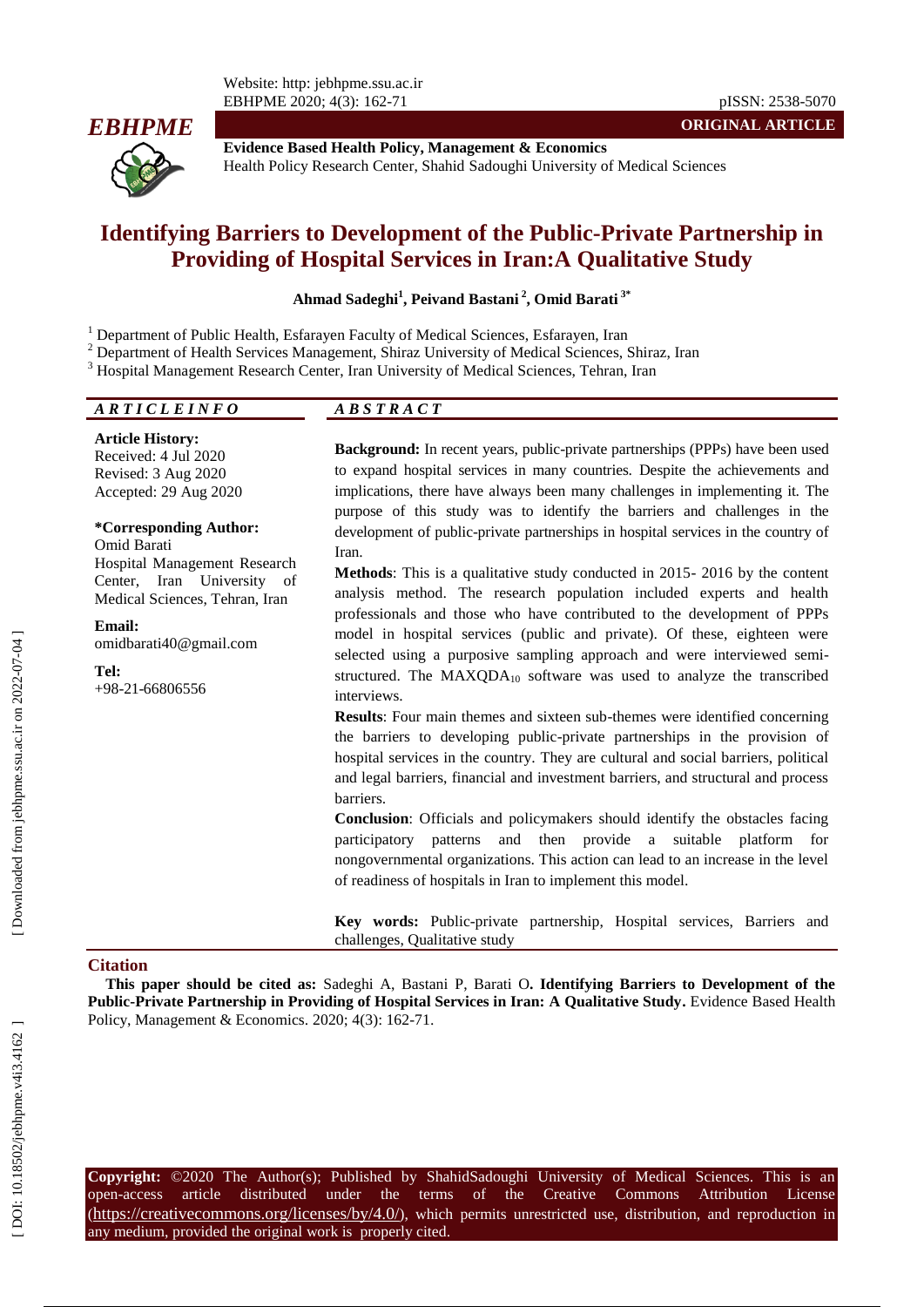### **Introduction**

ccording to the experience , governments cannot alone afford the health sector expenditureand provide high -quality services because they face budget constraints for providing services and there are inefficient and improper management, inefficiency, longtime and high cost, and low quality of service s in the public sector; hence, it is reasonable to assume that the public -private partnership sproduce more favorable outcomes (1, 2). A

The public -private partnership (PPP) model, which was introduced in 1990, has been widely used for constructive reform sof health sector sin several countries (3). PPP is an effective approach to cope withthe enormous challenges of the health sector in the twenty -first century ( 4). PPPseeks to apply some principles of the private sector , including the economic equilibrium and revenues through coherent financial management to solve some significant problems in the public sector ( 5). In a natural competition for providing health services, public and private sectors are always attracting by healthcare seekers and income earning.This competition can be converted into partnership in the PPPto overcome constraints of each sector ( 6). PPP is a contractual agreement between a governmental institution and the private sector whereby the capabilities and assets of each sector are shared to provide services and facilities for the public . Furthermore, potential risks and benefits of facilities and services are shared between parties. Reducing governmental responsibilities and increasing the government's ability to plan, set standards, finance and legislate, taking responsibility for financing investments from the government, using the competition element to increase efficiency, increasing the autonomy of management and decentralization of decision making to executive s are some benefitsofthe public -private partnership in hospital s (7, 8).

Despite the fact that the PPP implementation has many achievements and outcomes, there are always many challenges forits implementation . Problems and challenges of the PPPimplementationin the Canadian Health Department include misconceptions about the public sector, trade union opposition , and long term contractual nature of PPP( 4). Other constraints and challenges of the PPP implementation include the weak coordination between different governmental sectors, resistance to the general interest, excessive delays due to administrative , bureaucratic procedures, and the pace of change s in the healthcare sector  $(4, 9)$ .

Private sector participation in public hospitals has several typesranging from easy support service contracts to complex stages of designing, building, and managing hospital facilities.Each of these modelshas different type s of hospital ownership and management, responsibility for design and construction , as well as investment, business risks , and contract duration (2, 10, 11).

In Iran, *Moheb* nonprofit organization has provided areasonable basis for providing optimal healthcare service by the attitude tothe partnership of public and private sector s and achieving a desired participatory model to align public and private sector strengths and eliminate their weaknesses. This institute has been designing, constructing, financing, and operating new hospitals as a nongovernmental partner in the vicinity of Hasheminejad (*Moheb Meh Mehr*). HazratFatemeh (*Moheb e Kosar*) and Mirza Kuchak Khan (*MohebYas* ) hospitals.Despite the fact that the use of this model has positive changes on performance indicesin public hospitals  $(2, 12, 13)$ , results of studies indicated that like many other countries, there are challenges and barriers to development and promotion of these partnership models in Iran leading tothe participation of public and private sectors in the provision of hospital services.The present study was conducted to investigate barriers and difficulties in implementing public private partnership s in the development of hospital services. It is hoped that the results of the present study will help health sector policymakers to plan formodifyingfailuresof partnership models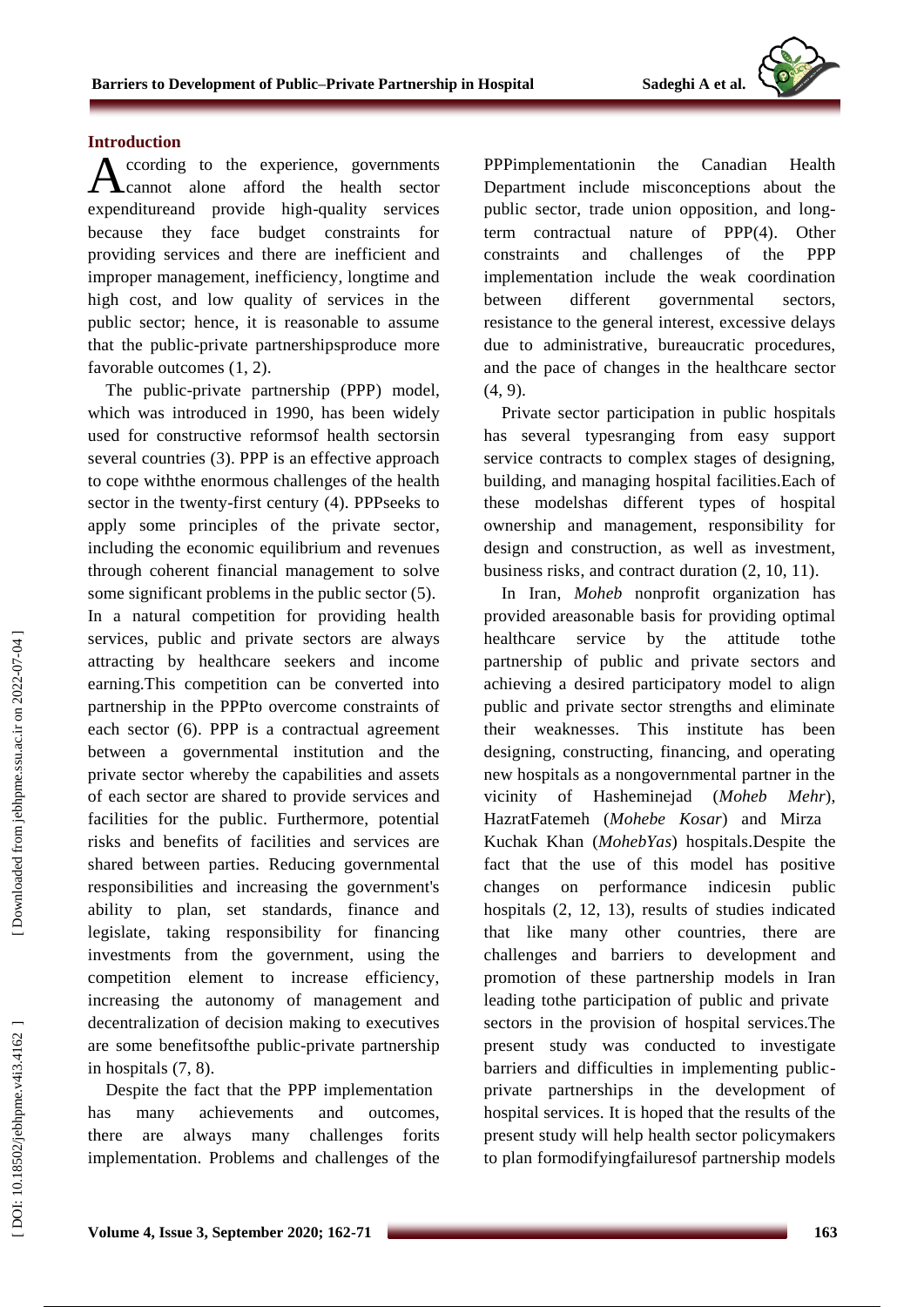in hospital s to improve the existing status of health system s .

## **Materials and Method s**

The present study was qualitative research , which was conducted by the content analysis method.The research population consisted of health experts and professionals and those people who werefamiliar with PPP models and played roles in the development of this model in -hospital services.Samples were selected using a purposive sampling approach and then interviewed.The sample size criterion ofthe study was similar to other qualitative studies until the information saturation level. Sampling was completed , where new codes were not obtained.Accordingly, interviews were conducted with 18 health system experts in the field of PPP. Among them, nineexperts were representatives of the public sector, and nine were representatives of the nonpublic sector (Table 1).

The interview method was used to collect data.Semi -structured interviews were conducted, so that general questions were initially initiated for interviews that were conducted based on samples' responses. Interviews were conducted by setting appointment s and location selection according

to participants' views . After the necessary coordination, all interviews were conducted at the participant's workplace s, and they lasted for 30 to 90 minutes , depending on participants' preferences and conditions . Conducted interviews were collected according to participants' permission , and they were immediately implemented after the end of each session to be aware of data saturation time and increase d accuracy and precision of text implementation.

The content analysis was used to analyze data

of each stage. Qualitative content analysis is a specialized method in processing the scientific data and is applicable to determine the existence of certain words and concepts in text s to summarize, describe , and interpret data (14). To this en d, interviewer s implemented text of each interviewafter conducting each interview . The text of each interview was studied several times to gain a comprehensive understanding of them.Besides, the implemented text of each interview was given to interviewee s to make their comments or modifications. Finally, the interview text was entered into  $MAXQDA_{10}$ classification, and then an original code was extracted.Final codes and research themes were extracted by the partnership and use of interviewees and the research team's views, and ultimately, themes were grouped in classes and subclasses .

Various strategies were used to strengthen results such as member checks, givingthe interview text and its commentary to participants , and receiving their comments and suggestions,the peer check, and the use of peer debriefing. Verification of implemented texts, codes , and extracted classes was conducted by two members of the research team that had no conflict of interest with the research.

In this research, ethics include the confidentiality of information, the right to withdraw from the research, and the informed consent of participants for interviewing and recording interviews while maintaining anonymity and confidentiality from the beginning to the end of the study.

This study was approved in Research Ethics Committee of Shiraz University of Medical Sciences (Ethics No: IR.SUMS.REC.1394.S134).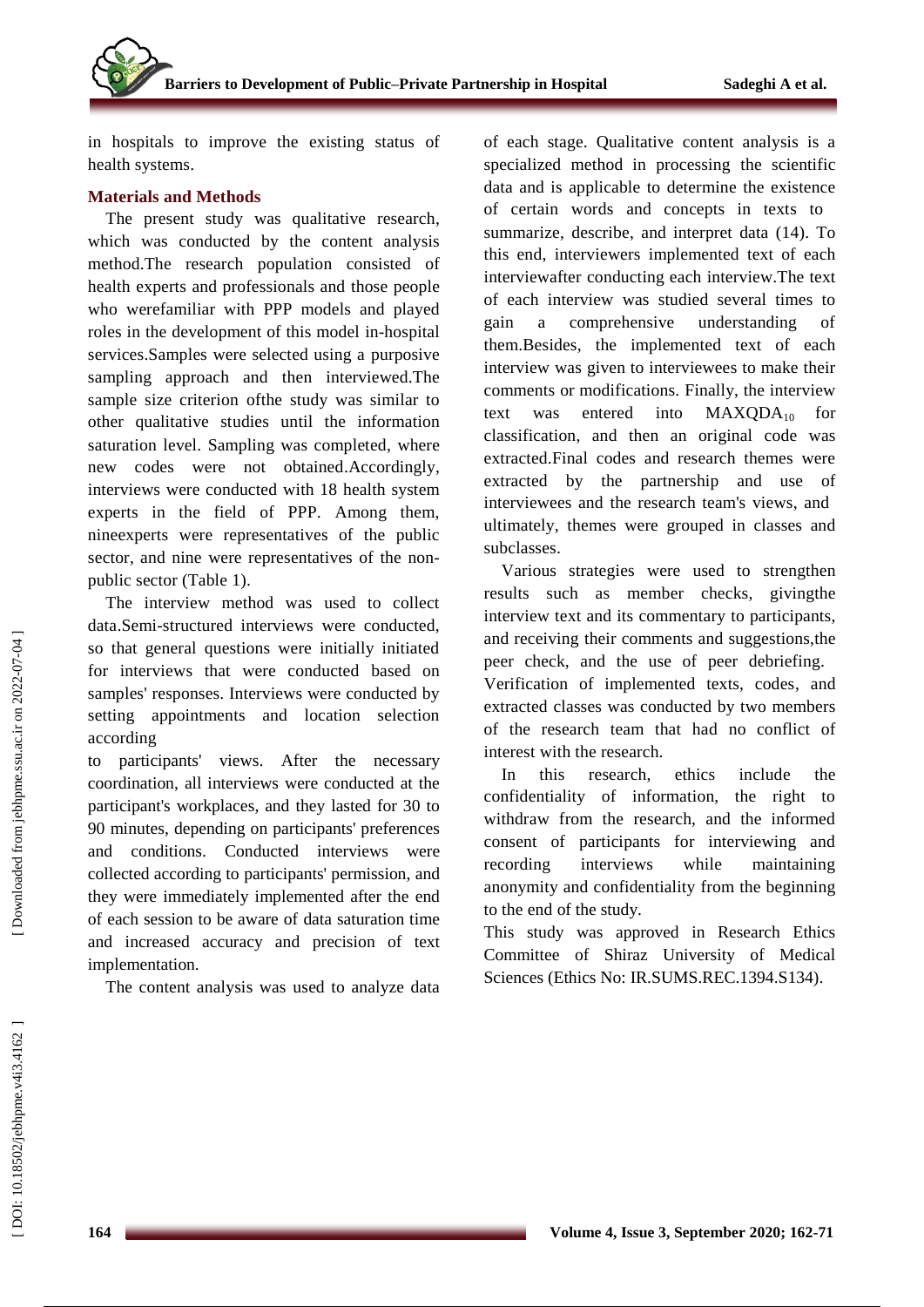

|   | Workplace                                          | Age | Work<br><b>Experience</b> |    | Workplace                                  | Age | Work<br><b>Experience</b> |
|---|----------------------------------------------------|-----|---------------------------|----|--------------------------------------------|-----|---------------------------|
|   | Ministry of Health and<br><b>Medical Education</b> | 56  | 23                        | 10 | Non-profit organization<br>(Moheb)         | 62  | 35                        |
| 2 | Ministry of Health and<br><b>Medical Education</b> | 43  | 20                        | 11 | Non-profit organization<br>(Moheb)         | 31  | 9                         |
| 3 | Ministry of Health and<br><b>Medical Education</b> | 59  | 31                        | 12 | Non-profit organization<br>(Moheb)         | 58  | 34                        |
| 4 | Social Security<br>Organization                    | 37  | 10                        | 13 | Non-profit organization<br>(Moheb)         | 42  | 15                        |
| 5 | <b>Medical Science</b><br>University               | 50  | 22                        | 14 | Non-profit organization<br>(Moheb)         | 45  | 16                        |
| 6 | <b>Medical Science</b><br>University               | 47  | 23                        | 15 | Non-profit organization<br>(Moheb)         | 47  | 19                        |
| 7 | <b>Medical Science</b><br>University               | 45  | 22                        | 16 | Public-Private Hospital<br>(mohebe-Yas)    | 58  | 35                        |
| 8 | <b>Medical Science</b><br>University               | 48  | 24                        | 17 | Public-Private Hospital<br>(mohebe-Mehr)   | 52  | 17                        |
| 9 | Public Hospital<br>(HashemiNejad)                  | 41  | 13                        | 18 | Public-Private Hospital<br>(mohebe-Kowsar) | 46  | 20                        |

**Table 1.**Demographic status of the participants in the interview

#### **Results**

From 18 interviewees, all of them were male , and their mean age and work experience were  $48 \pm 8.94$  and  $23 \pm 7.18$ , respectively. According to results , four main themes and 16 sub -themes aboutbarriers to the development of public -private partnership swere identified in providing hospital services in Iran , as presented in Table 2 .

### **1 - Cultural and social barriers :**

Cultural and social issues , including six sub groups , are significant problems and barriers to participatory models such as the PPP. Among these cases, negative attitudes toward s the non public sector and investors are among the most important cultural and social barrier s according to participants' views this regard, a participant acknowledged that: "*In other countries, if anyonesays I am an* 

*investor, others respect him and say that he is oursavior, but in Iran, there is not such a mentality. There are groups who think that everything is going to be private , and problems arearising*" (P8) .

Some people also believed that the public sector had a competitive perspective compared to the private sector .

*It considered the private sector as a competitor, not a collaborator or participant."Even the government sees itself as a rival to private and nonprofit institutions (such as Moheb nonprofit institution)*" (P4,P11) .

Others also believed that there was no national will to do such partnership work in Iran .

"*National determination is the first thing that will lead to this aim, but it does not exist in Iran. We do not want any legal requirements; there are many law s. We just want the belief. It should be at all levels of the ministry. In Iran, anyone decides and acts on its own decision*" (P7) .

Participants believed that public sector employees were accustomed to existing practices , and thus they would not tolerate risks of accepting private organizations; this could be a significant barrier to accepting partnership models in hospitals. "*Private company employee s receive their*

*salary, obtain their leave, so why should they*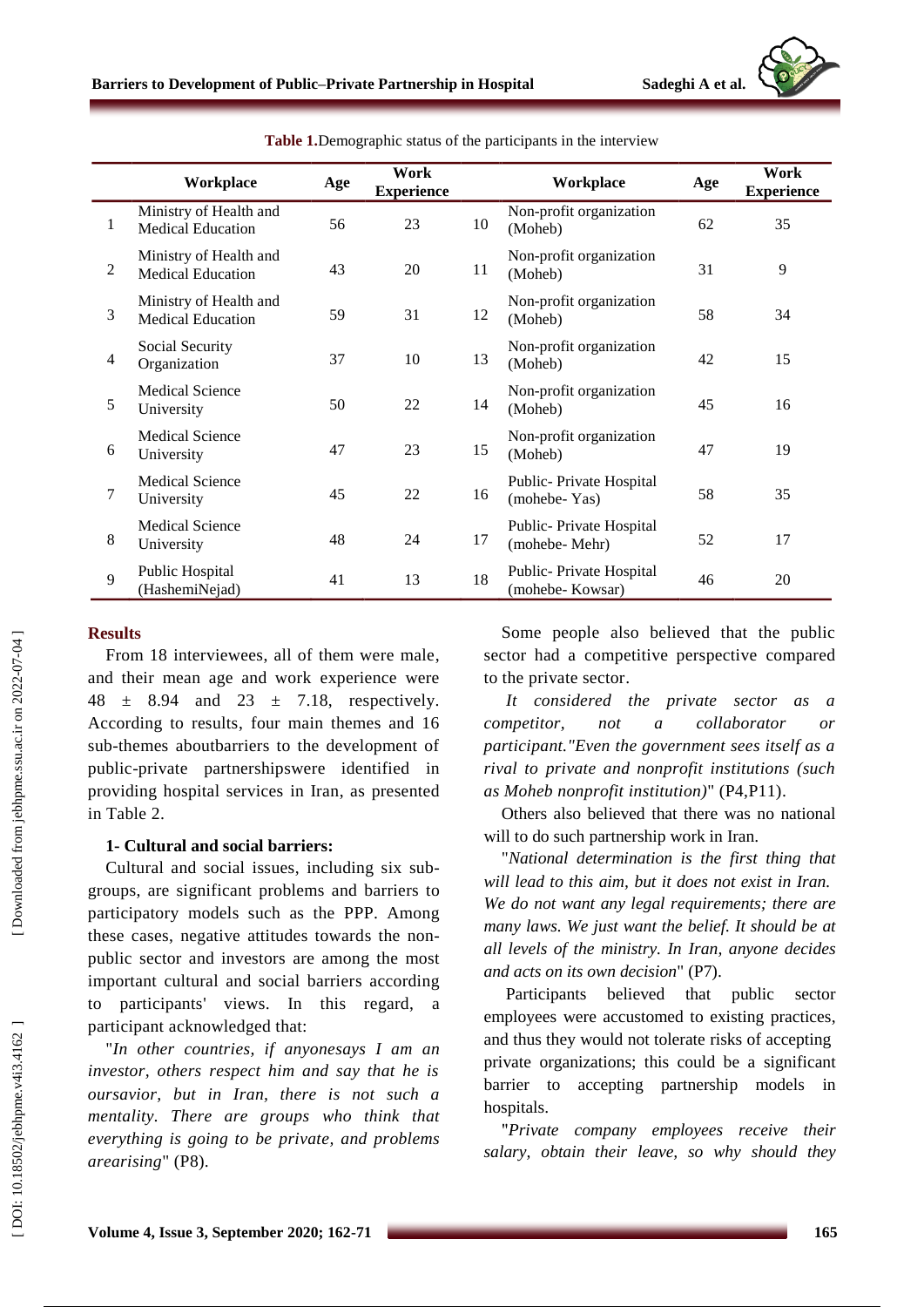*accept a higher risk? Now, the existing situation is good for many people, and they do not want to overcome this situation " . Another contributor argued: "There are not coordinated views in the manageria lsector of Iran. Unless this coordination is provided, any investor will not step forward* " . (P10)

Others believed that the public sector had fears that the private sector would reduce the government's governance and power, and thusit prevents the entry of non -public actors to the health sector.

"*They feel that the entry of private sector endangers their governance and powerin hospital s. They do not want to take the responsibility of public hospitals to the private sector*" (P15) .

## **2 - Political and legal barriers :**

Political and legal barriers are other barrier s to the implementation of a public -private partnership model. Contributors believed that there was no established and consolidated legal framework for such models in Iran . In this regard, an expert

said: "*First of all, we want a clear business plan, that is, a body law by which you can see the next ten years. It contains the government's tasks, and everything is obvious. We do not have such a plan yet* " .(P3)

The red tape and a long process of obtaining permits were other barriers that most respondents referred to. People believed that processes were complex and prolonged, and the red tape prevented investors from entering the realm of invest in hospitals. "*An investor who wants to invest in this sector will have a long , difficult way to get permission. It is not related to the individual violation; the arrangement of structures and rules make s people reluctant to invest in this sector*" (P7) .

Another group of contributors considered the existence of contradictory laws in different organizations as abarrier to this partnership."*There is no legal security for these investments, and people , who are entering a hospital, a university or health centeras an island, will change their* 

*mindand exit the collection after one or two years due to more controversial rules*" (P14) .

The political system of Iran's economy was an important issue that was considered by many interviewees as abarrier to the successful implementation of participatory models in the health sector. In such a situation, investor s will not be willing to invest.

"*Our economic system is political, and it thus leads to the non -trust in the future for the*  investment" (P5).

The non -cooperation of national institutions and organizations was another political and legal barrier . Individuals believed that the proper and successful implementation of participatory models required inter -sectoral cooperation and teamwork, and all organs and institutions should work together and participate.

"*The minister now likes to develop this plan, but he is alone; the rest of organs are reluctant to do so , and do not want to disturb their peace*" (P8,P17) .

## **3 - Structural and process barriers :**

Structural and process barriers were the third group of barriers to the implementation of public private partnership s . As mentioned in most interviews, the lack of codified code and transparent contractswere the most significant barriers to this field . In this regard, some experts believed that: "*There are still no rules for purchasing services from the private sector ; the identity and nature of these institutions are not confirmed, whether they are private or public ; what tariffs they should use for working; whatare types of their structure; whether they should have a board of trustees, a board of directors, or a technical officer. We did not define anything . They fail in their work until these things are not obvious* " .(P13)

The lack of a single insurance mechanism and transparen t insurance issues is another barrier to the implementation of participatory models in hospital s . With such a mechanism, investor s will not be willing to invest. In this regard, an expert believed: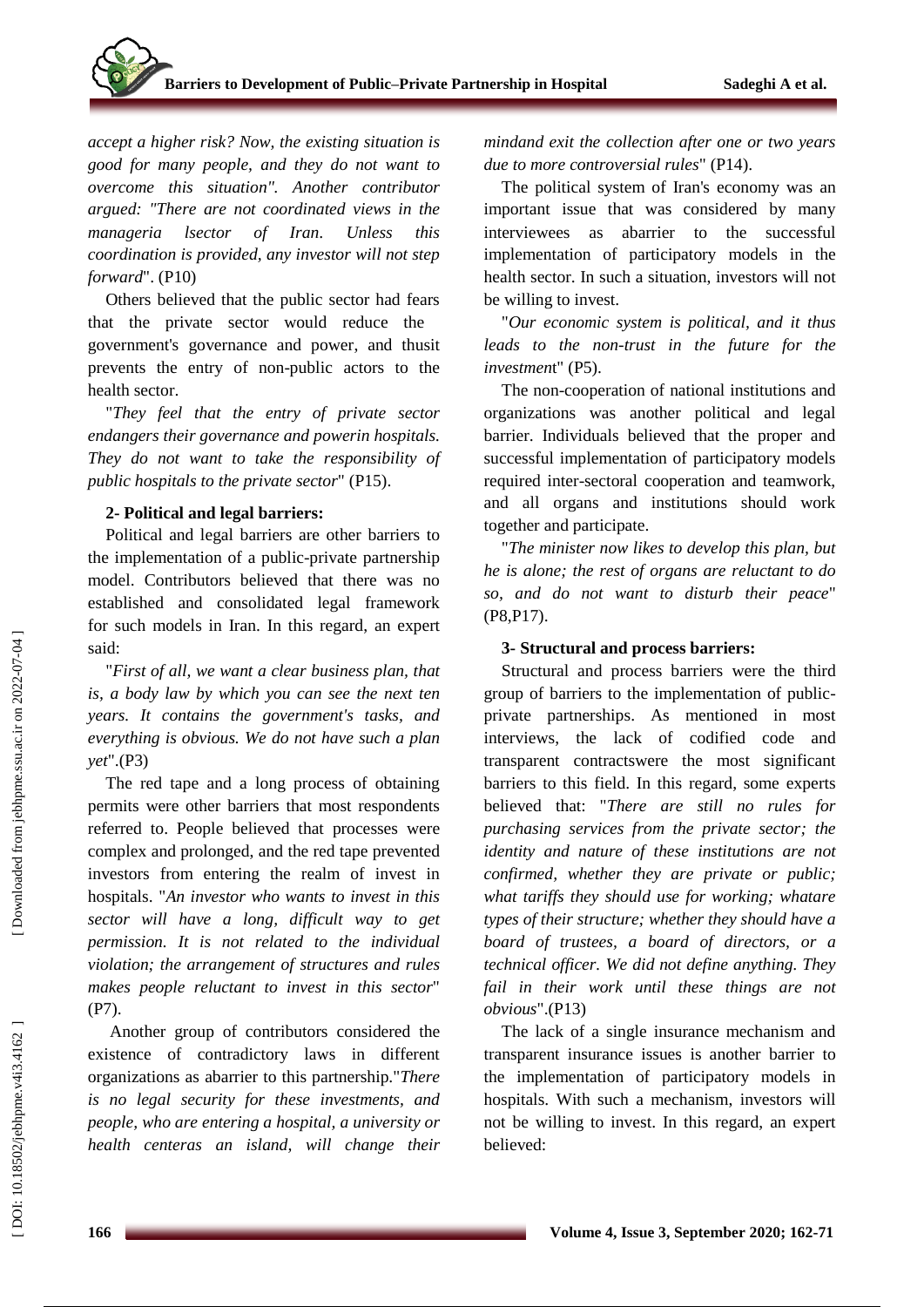

"*The existing insurance companies in Iran are notreal; they are funds. They do not have any insurance mechanisms for themselves. The circulation of money in insurance to hospitals is a very complicated circulation that make s investors away from money* " . (P4)

Most experts believed that the way of choosing partners and holding tenders is very tangible and timely , leading to investors' non -willing to enter this competition.

"*I think that they should holdtenders in a competitive space, properly recognize tenderers, and quickly act . They often practice based on their tastes . It takes months to advertise , leading toinvestors' non -willing to invest*" (P5) .

#### **4 - Financial and capital barriers :**

Financial and capital barriers were other important identified issues in the present study. From the participants' perspective, they were significant barrier s to the implementation of public -private partnership s . This class consisted of three subclasses in which the lack of guaranteed purchase by the government was identified as a major barrier . Most participants believed that there should be government guarantees for return on investment and profits for investor s. Otherwise , investor s would not be willing to invest in the health sector .

" *Investors seek to earn money and invest where their profits are guaranteed. In Iran, the government does not purchase any service from institutions that provide macro investment in the*  health sector". (P7,P1)

In this regard, other identified barriers include d the lack of familiarity of investment -attracting institutions withthe investment literature. A participant stated that :

"*Investment -attracting institutions in Iran such as the University of Medical Sciences or the Ministry of Health do not properly know the investment literature; in other words, they do not know if an investor refers to them, they should offer a package with a financial or legal or interactive or clinical model. This is not very clear, and as long as it is not clear, these models cannot be successful* " .(P9)

The investor's lack of investor security is another critical barrier to the implementation of participatory models . People believed that if there is not any safe environment for investor s, people would not be willing to invest.

"*Capital goes to a safe place with guaranteed profits and independent people. The infrastructure for this issue is our bigproblem. The security has not been provided for investment in Iran*"(P11) .

**Themes -Themes** Cultural and social barriers Negative thinking about the presence of non -public sector and its investors Lack of national belief, will and determination to do so Getting used to existing procedures and not accepting high risks Feeling of lost sovereignty and the fear of falling power in the public sector A competitive look to the non -public sector Political and legal barriers Lack of fixed legal structure and framework Bumpy rules, the red tape, and the long process of obtaining permission The existence of counter -laws in different organs Political economic system of Iran Non -participation of national institutions and organizations Financial and investment barriers Government's non -guaranteed purchase of services Investment -attracting institutions' unfamiliarity with the investment literature Investors' lack of confidence Structural and process barriers The lack of comprehensiveregulations and transparent contracts for partnership The lack of a single insurance mechanism and a proper tariff system Complex and long processes in bidding, selection of partners and contract

**Table 2 .** Barriers to the development of PP P in the provision of hospital services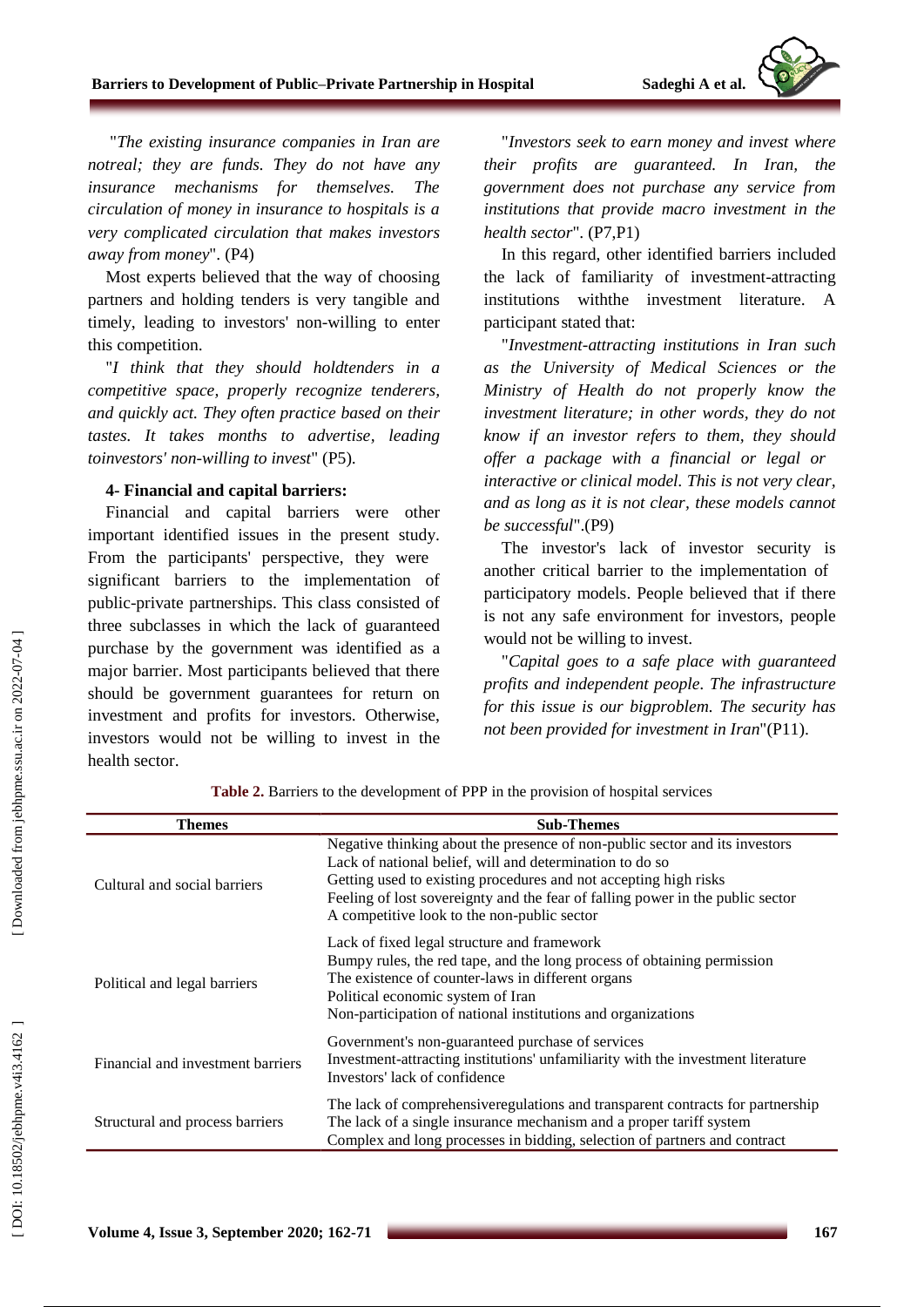### **Discussion**

In the present study, problems and barriers of the public -private partnership implementation in the provision of hospital services were studied from health managers and professionals' viewpoint s in the public and non -public sector s . Research results indicated that hospitals of Iranare faced with four main barriers in the process of implementing participatory models such as the PPP: cultural and social barriers, political and legal barriers, financial and investment barriers, and structural and process barriers.

Despitemany achievements of the PPP implementation in most countries, there are always many challenges and problems in its implementation .

Danaeifard et al. classified the main barriers to the lack of development of public -private partnership s participation in national projects , including economic -financial, political, legal, institutional-structural. process, strategic, executive, human, and social-culturalbarriers (15).

According to results, social and cultural barriers were the first barrier s to the implementation of the PPP model , as mentioned in most interviews . The results of many similar studies in this field also indicate d that attention to social and cultural dimensions would play an important role in the development of private sector partnership s and the promotion of PPP projects. It is essential to change public attitudes and beliefs and reform views on the presence and participation of the private sector , and non -consideration of the PPP implementation just as the privatization . The results of a study showedcultural problems and beliefs as barriers to the development of arrangements for the public -private partnership in Iran . The authors believe that the development of infrastructural projects with the PPP strategy requires a large volume of financing that cannot be achieved only by a company and it needs several companies to cooperate and participate as a consortium in these projects; however, due to the lack of a collaborative and participatory culture, the partnership and interaction of partners face

with problems after a short term, due to the occurrence of disputes; and this is abarrier to the PPP developmentin Iran (15). Results of a study in Sri Lanka indicated that convincing business institutions and public hospitals to implement a PPP model had been the biggest challenge. Public hospitals have had the impression that the government is moving towards the privatization of public services in Iran (16). In the implementation of PPP projectsin Indonesia, public disputes were considered to be risk factors for the implementation of participatory projects (17).

Policies and laws and, in general, the sovereignty were put in the second category of barriers and problems affecting the PPP implementation. The results of various studies indicate that the inappropriate structure of laws and regulations is an essential barrier to the delivery of services in the health sector. Hewitt and Boardman (18) and Hsiao et al. (19) similarly referred to barriers to the law and regulation s on the assignment (20). Sovereignty is the leading cause of providing services in any society, and thus, no real partnership can be established without providing a desirable political and legal environment. The creation of a coherent and appropriate legal framework , along with the credibility and transparency of the participation of various players, both politically and legally, are the main tasks of the sovereignty and can play very important and effective role s in the success of PPP projects (21). It is vital to design and formulate appropriate policies and rules for setting up a road map to implement PPP projects. Without a roadmap, there will be no mechanism for achieving goals and aspirations in real and coherent projects. Some governments useprivate-sector partnerships without developing a comprehensive policy design leading to inappropriate goals and a high probability of problems in projects (22). The existence of a credible legal structure, which supports interests of the non -public sector and property rights and recognizes commercial contracts in the international conventions governing these contracts,is a prerequisite for the implementation of PPP projects (23). It is believed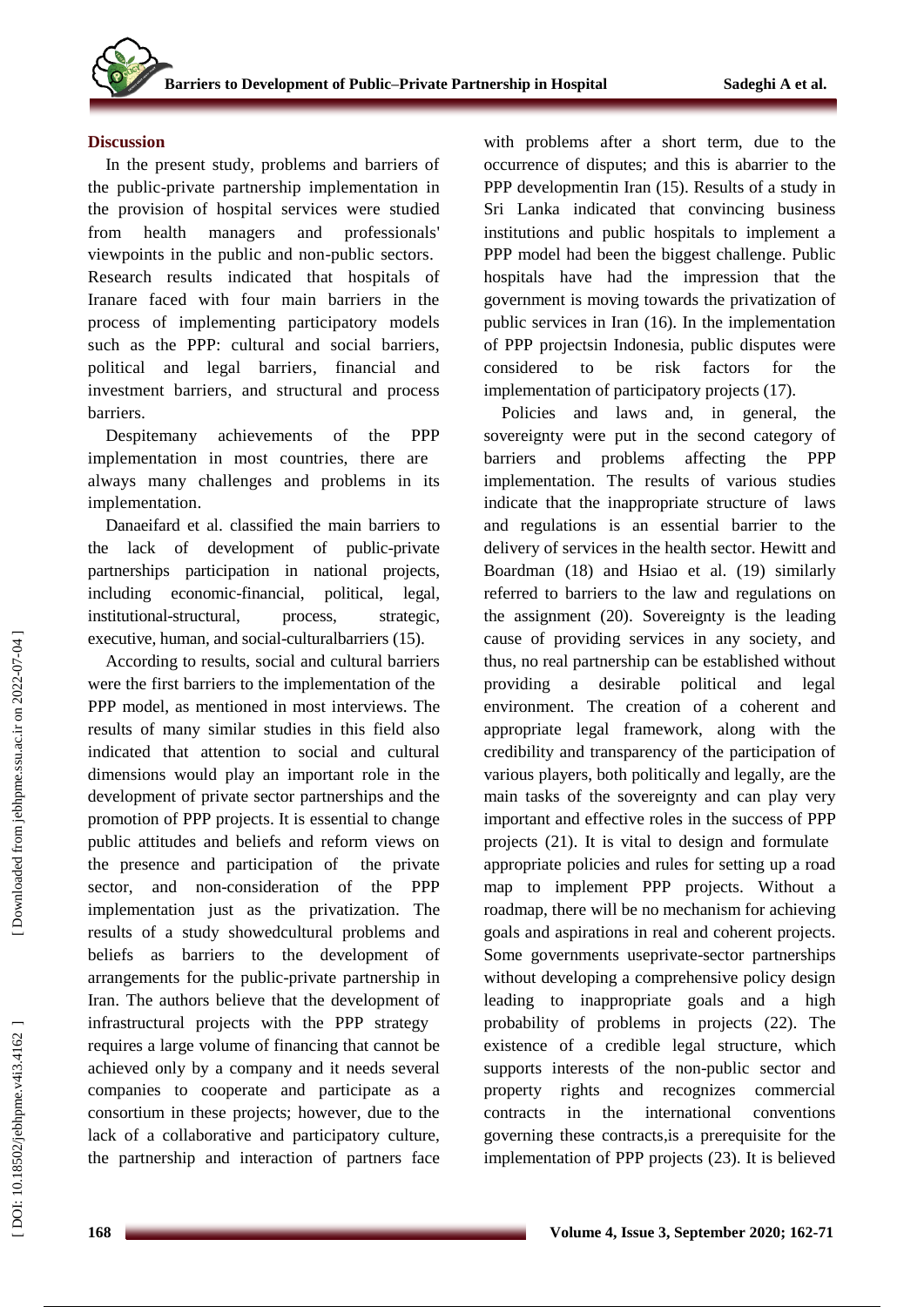that by introducing transparent laws and changing the existing attitude towards the private sector participation, governments can change the public thought to this fact that state -controlled assets can provide wider and higher -quality services for people by private sector investment and management. According to results of a research, the PPP was successful in India mainly due to the full government's legal and political support of such projects. In 1990 , a PPP projectfailed in South Korea due to the lack of transparency between partners. Subsequently, the government considerably revised and improved legal framework s and the political environment for the PPP (17).

Financial and investment issues were other cases that participants considered as barriers to the implementation of the public -private partnership. Sadeghi pointed out that private sector investors required appropriate incentives to participate in PPP projects on health. These incentives can include loans with reasonable interest, low -risk projects, and reasonable profitability. If these incentives are not provided , or they are in such a way that they do not motivateinvestors toinvest, investor s will not be willing to enter such projects and will select other fields and areas for investment (24 ).

Ultimately, structural and procedural barriers are also identified asbarriers facing PPP models. Proper preparation for project s is the main pillar of the project success. Every countryselect s PPP projects, relevant regulations, method s of holding tenders , and partners based on it s circumstances and assets based on available attitudes and perspectives. Many countries have special legal tools of the PPP and probably refer to the process of preparing these projects in these legal tools. In countries where there are no specific rules for this partnership, governments us e the adopted public procurement process in the country. Governments must be encouraged to identify and prioritize realistic goals for their public -private partnership policies. Governments should start with those projects that are most likely to succeed and be accepted and are more straight forward and more

practical (22). We can never determine the same model for different projects because each project has its own financial, technical , and legal structure. The way and selection of project implementation method and precise creation of contract documents and the selection of general terms of a relevant treaty within its framework are strategic decisions that play significant roles in the continuation of the project and its success or failure.

## **Conclusion**

In recent years, the PPP has been widely used in the health sector of many countries, but due to some challenges and barriers to such projects, a number of these projects have failed. Therefore, the identification of effective barriers the PPP implementation and taking measures to overcome themcan be effective in the success of such projects in the future. In the present study, cultural social, political -legal, financial -investment, and structural -process factors were identified as effective barriers to the PPP implementation in hospital projects. Therefore, Iran's managers and policymakers are suggested taking measures toovercome these barriers and provide and create a suitable platform for increasing the success of such participatory projects in developing hospital services.

Considering that the present study has collected information only through content analysis approach and interviews, it is suggested that by conducting case studies and action research, substantial obstacles to the implementation of participatory models in the development of hospital services in Iran Be identified

## **Acknowledgments**

The present article was extracted from the Ph.D. thesis . The authors would like to thank the Research Vice -Chancellor of Shiraz University of Medical Sciences for financially supporting the research. We also acknowledge the participants who helped us do this research with their support and cooperation.

## **Conflict of interests**

None declared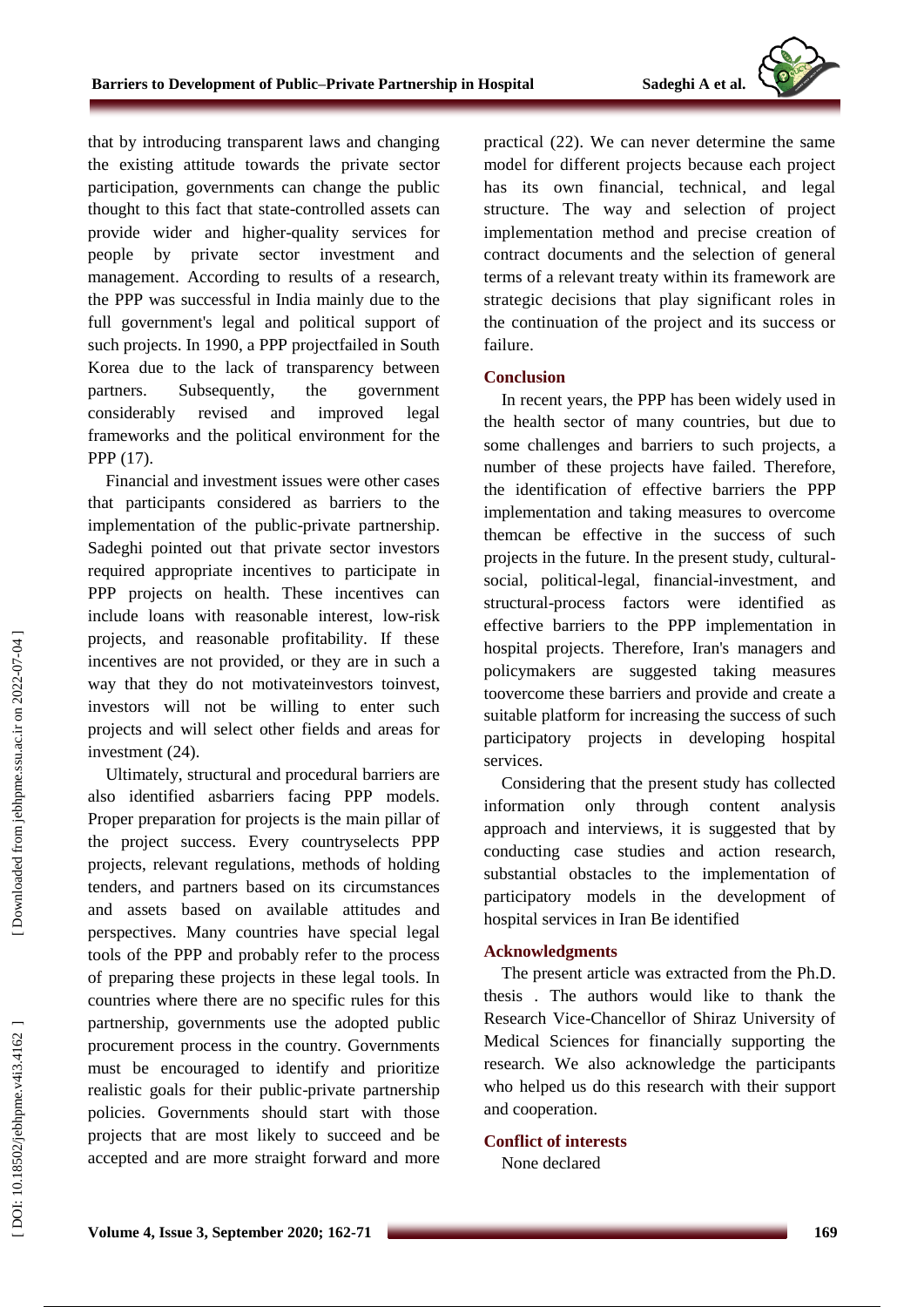## **Authors' contributions**

Sadeghi A and Barati O designed research; Sadeghi A and Bastani P collected and analyzed data; Sadeghi A wrote manuscript. All authors read and approved the final manuscript.

## **Funding**

It was financially supported by Shiraz University of Medical Sciences grants No. 94 -7502

## **References**

- 1. Eggers WD, Dovey T. Closing America's infrastructure gap: The role of public -private partnerships. Research study, Deloitte Services. 2007 .
- 2. Sadeghi A, Barati O, Bastani P, Jafari DD, Etemadian M. Experiences of selected countries in the use of public -private partnership in hospital services provision. JPMA The Journal of the Pakistan Medical Association. 2016; 66(11): 1401 - 6 .
- 3. Taylor R, Blair S. Public Hospitals: Options for reform through public -private partnerships. 2002 .
- 4. Hamilton G, KachkynbaevaM, Wachsmuth I, Masaki E. A preliminary reflection on the best practice in PPP in healthcare sector: A review of different ppp case studies and experiences. PPPs in Health Manila 2012; Manila, Philippines 2012 .
- 5. McKee M, Edwards N, Atun R. Public -private partnerships for hospitals. Bull World Health Organ. 2006; 84(11): 890-6.
- 6. Weiner BJ, Alexander JA. The challenges of governing public -private community health partnerships. Health Care Management Review. 1998; 23(2): 39 -55 .
- 7. Alfen HW, Kalidindi SN, Ogunlana S, Wang S, Abednego MP, Frank -Jungbecker A, et al. Public -Private Partnership in infrastructure development: Case studies from Asia and Europe. 2009 .
- 8. Traverso J. Review Of Hartford Hospital's Controls To Ensure Accuracy of Wage Data Used For Calculating Inpatient Prospective Payment System Wage Indexes. United States.Washington: Department of Health and

Human Services: Office OF Inspector General; 2005 .

- 9. Nikolic IA, Maikisch H. Public -private partnerships and collaboration in the health sector :an overview with case studies from recent European experience. Washington, DC: The World Bank; 2006 .
- 10. Bovis C. Public -private partnerships in the 21st century. ERA Forum. 2010; 11(3): 379 -98 .
- 11. Jabbari Beyrami H GNR, Jannati A, Dadgar E. ntroducing Public -Private Partnership Options in Public Hospitals. Hakim Research Journal. 2013; 16(3): 201 -10 .
- 12. Etemadian M, Shadpour P, Soleimani MJ, Biglar M, Hadi Radfar M, Jarrahi M. Iranian - Islamic Model of Public -Private Partnership in Hospital Management: Introducing Moheb Hospital Model. International Journal of Hospital Research. 2013; 2(2): 95-8.
- 13. Sadeghi A, Barati O, Bastani P, Daneshjafari D, Etemadian M. Strategies to develop and promote public -private partnerships (PPPs) in the provision of hospitalservices in Iran: a qualitative study. Electronic Physician. 2016; 8(4): 2208 -14 .
- 14. Forman J, Damschroder L. Qualitative content analysis. Empirical Research for Bioethics: A Primer Oxford, UK: Elsevier Publishing. 2008: 39 -62 .
- 15. Danayifard H, Delkhah J, Kiaei P. Identifying and Prioritizing of the Barriers to Public -Private Partnership Development. Journal of Business Management. 2017; (29): 33-49.
- 16. Himalika Narangoda B, Khathibi A. Public Private Partnership in Healthcare Industry in Sri Lanka as an Alternative to Privatization. International Journal of Management and Business Research. 2014; 4(2): 95 -106 .
- 17. Chou J -S, Pramudawardhani D. Cross -country comparisons of key drivers, critical success factors and risk allocation for public -private partnership projects. International Journal of Project Management. 2015; 33(5): 1136-50.
- 18. Boardman AE, Hewitt ES. Problems with contracting out government services: lessons from orderly services at SCGH. Industrial and Corporate Change. 2004; 13(6) : 917 -29 .

DOI: 10.18502/jebhpme.v4i3.4162